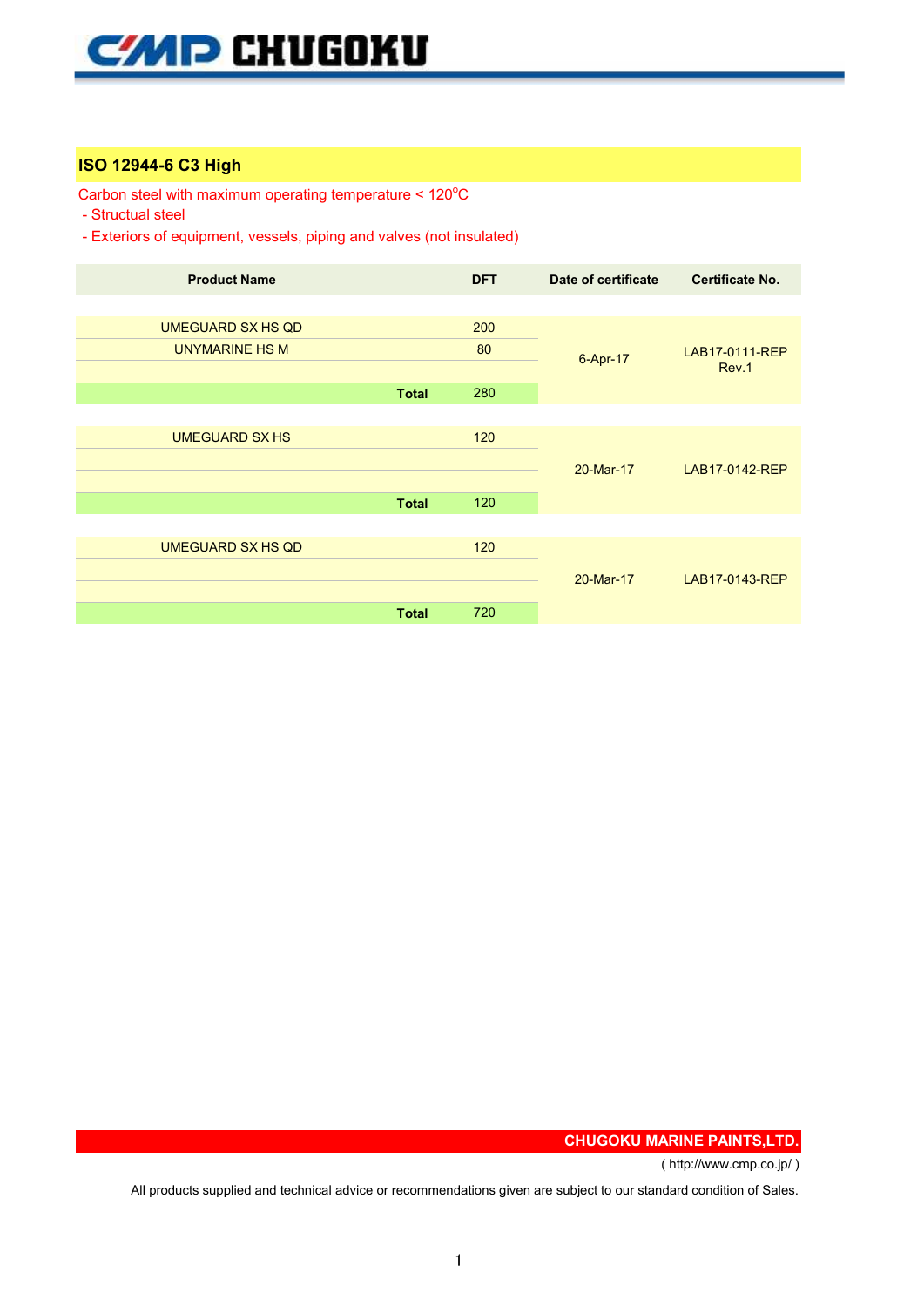## **ISO 12944-6 C4 High**

Carbon steel with maximum operating temperature < 120°C

- Structual steel

- Exteriors of equipment, vessels, piping and valves (not insulated)

| <b>Product Name</b>        |              | <b>DFT</b> | Date of certificate | <b>Certificate No.</b> |
|----------------------------|--------------|------------|---------------------|------------------------|
|                            |              |            |                     |                        |
| <b>EPICON ZINC HB-2</b>    |              | 60         | 11-Mar-14           | LAB14-0139-REP         |
| <b>BANNOH 500</b>          |              | 90         |                     |                        |
| <b>BANNOH 500</b>          |              | 90         |                     |                        |
|                            | <b>Total</b> | 240        |                     |                        |
|                            |              |            |                     |                        |
| <b>EPICON ZINC HB-2</b>    |              | 60         | 13-Mar-14           | LAB14-0141-REP         |
| <b>BANNOH 2000</b>         |              | 180        |                     |                        |
|                            |              |            |                     |                        |
|                            | <b>Total</b> | 240        |                     |                        |
|                            |              |            |                     |                        |
| <b>EPICON ZINC HB-2</b>    |              | 60         |                     | LAB14-0142-REP         |
| <b>BANNOH 1500</b>         |              | 180        | 13-Mar-14           |                        |
|                            |              |            |                     |                        |
|                            | <b>Total</b> | 240        |                     |                        |
|                            |              |            |                     |                        |
| <b>EPICON ZINC HB-2 SH</b> |              | 60         |                     | LAB14-0143-REP         |
| <b>BANNOH 2000</b>         |              | 180        | 13-Mar-14           |                        |
|                            |              |            |                     |                        |
|                            | <b>Total</b> | 240        |                     |                        |
|                            |              |            |                     |                        |
| <b>EPICON ZINC HB-2 SH</b> |              | 60         | 13-Mar-14           | LAB14-0144-REP         |
| <b>BANNOH 1500</b>         |              | 180        |                     |                        |
|                            |              |            |                     |                        |
|                            | <b>Total</b> | 240        |                     |                        |
|                            |              |            |                     |                        |

**CHUGOKU MARINE PAINTS,LTD.**

( http://www.cmp.co.jp/ ) All products supplied and technical advice or recommendations given are subject to our standard condition of Sales.